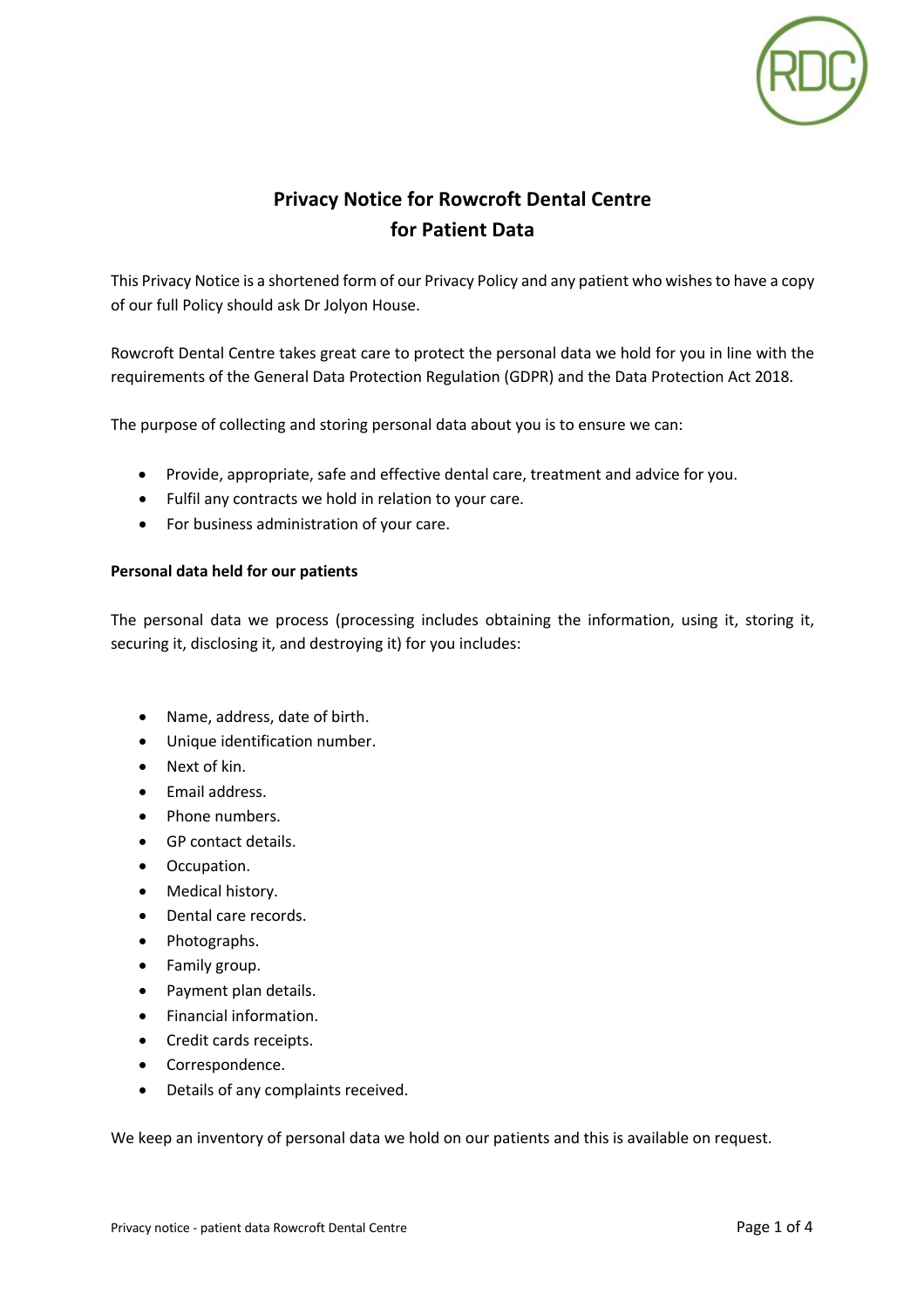

At Rowcroft Dental Centre sensitive personal information relating to our patients is only used to provide dental care for the individual. It is never shared for research purposes or any non-clinical need. The National Opt-out Policy introduced in March 2020 is therefore not operated at our practice on this basis.

Should we change our policy to use information for a non-clinical purpose or a research project, we would then introduce the National Opt-out policy.

## **Disclosure to third parties**

The information we collect, and store will not be disclosed to anyone who does not need to see it.

We will share your personal information with third parties when required by law or to enable us to deliver a service to you or where we have another legitimate reason for doing so. Third parties we may share your personal information with may include:

- Regulatory authorities such as the General Dental Council or the Care Quality Commission.
- NHS Local Authorities.
- Dental payment plan administrators.
- Insurance companies.
- Loss assessors.
- Fraud prevention agencies.
- In the event of a possible sale of the practice at some time in the future.

We may also share personal information where we consider it to be in a patient's best interest or if we have reason to believe an individual may be at risk of harm or abuse.

### **Personal privacy rights**

Under the General Data Protection Regulation (GDPR) and the Data Protection Act 2018, you have the following personal privacy rights in relation to the information we hold about you:

- Access to and copies of your records.
- Have inaccuracies deleted.
- Have information about you erased. This should be seen in light of the need to keep records about your dental care in case you have any problems in the future.
- Object to direct marketing.
- Restrict the processing of your information, including automated decision-making.
- Take your data to another dental practice or anywhere else.

Patients who wish to have inaccuracies deleted or to have information erased must speak to the dentist who provided or provides their care.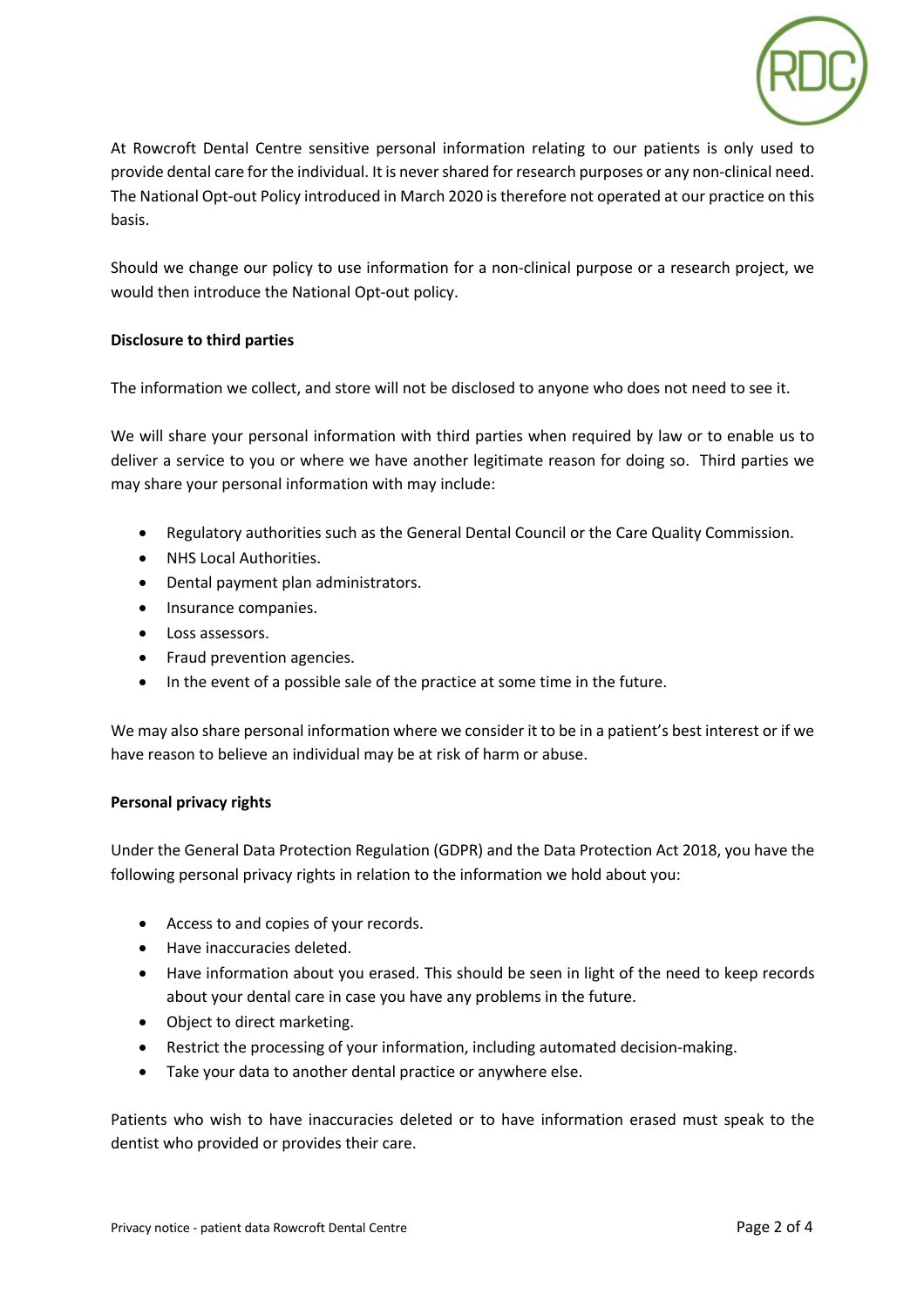

### **Legal basis for processing data held about patients**

The GDPR requires us to state the legal basis upon which we process all personal data for our patients and it requires us to inform you of the legal basis on which we process your personal data.

The legal basis on which we process personal information for our private patients is *..medical diagnosis, the provision of health or social care or treatment.."*

### **Consent**

Rowcroft Dental Centre will always obtain specific, opt in consent from you for direct marketing information.

If you are a new patient, we will obtain consent when you first attend the practice. If you are an existing patient, we will obtain consent when you attend for your recall appointment or for a treatment appointment. We will refresh this consent annually when you complete a new medical history proforma.

#### **Withdrawal of consent**

After you have given your opt in consent you have a right to withdraw your consent at any time.

### **Retention period**

This practice retains dental records and orthodontic study models while you are a patient of our practice and after you cease to be a patient for at least eleven years or for children until age 25, whichever is the longer.

### **Complaints**

You have a right to complain about how we process your personal data. All complaints concerning personal data should be made in person or in writing to Dr Jolyon House. All complaints will be dealt with in line with the practice complaints policy and procedures.

### **Transferring personal data outside the EU**

This practice sends any necessary laboratory work for Invisalign to Mexico and Costa Rica